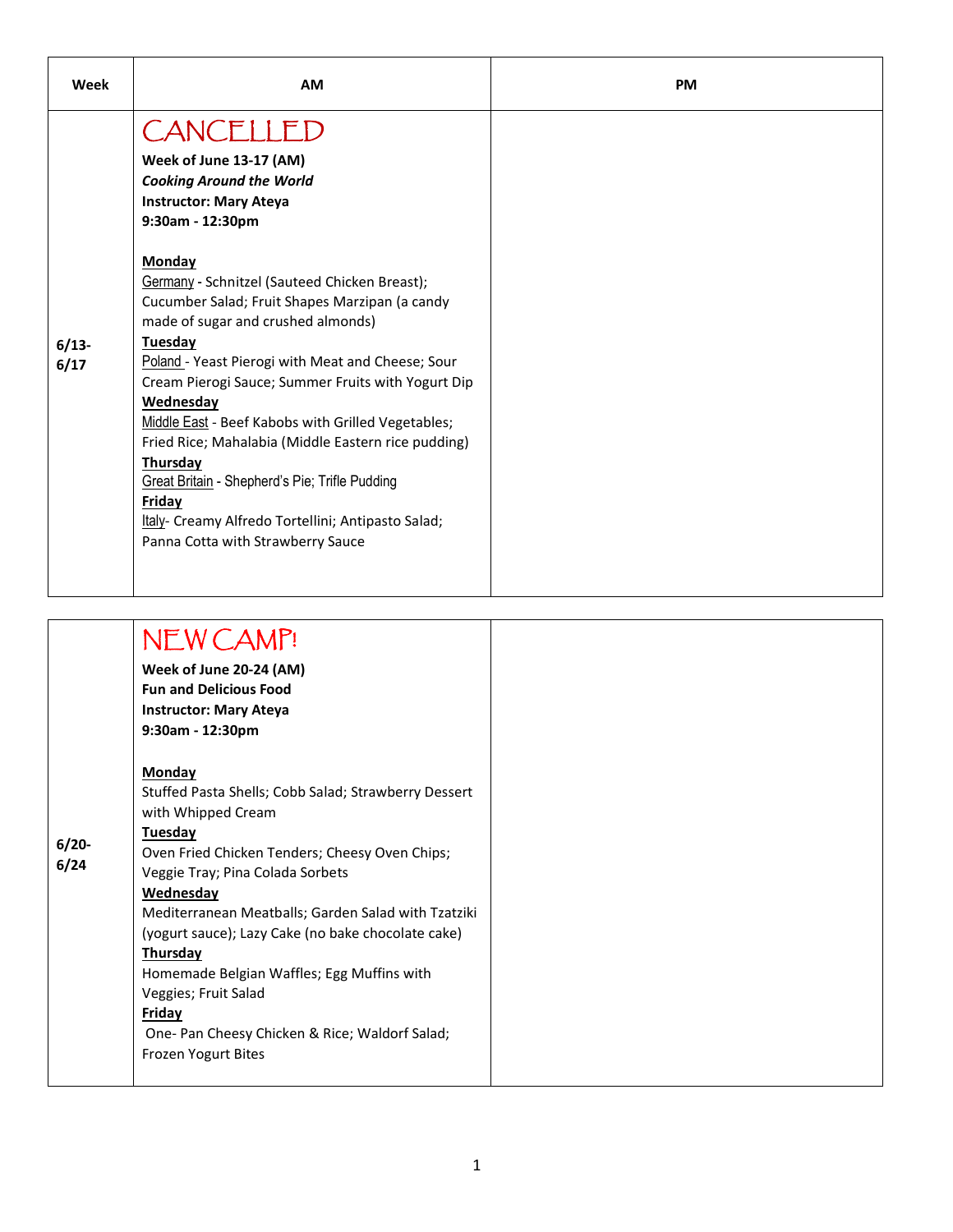|                  | Week of June 27 - July 01 (AM)<br><b>Baking Extravaganza</b><br><b>Instructor: Viviana Alvarez</b>                                                                                                                                                                                                                                                                                                                                                           | Week of June 27 - July 01 (PM)<br><b>Baking Extravaganza</b><br><b>Instructor: Viviana Alvarez</b>                                                                                                                                                                                                                                                                                                                                                            |
|------------------|--------------------------------------------------------------------------------------------------------------------------------------------------------------------------------------------------------------------------------------------------------------------------------------------------------------------------------------------------------------------------------------------------------------------------------------------------------------|---------------------------------------------------------------------------------------------------------------------------------------------------------------------------------------------------------------------------------------------------------------------------------------------------------------------------------------------------------------------------------------------------------------------------------------------------------------|
|                  | $9:30$ am - 12:30pm                                                                                                                                                                                                                                                                                                                                                                                                                                          | $2:00 \text{ pm} - 5:00 \text{ pm}$                                                                                                                                                                                                                                                                                                                                                                                                                           |
| $6/27 -$<br>7/01 | Monday<br>Veggie & Cheese Bread Pudding, Berry Cobbler,<br>Dutch Oven No Knead Bread (prep)<br>Tuesday<br>Quiche Lorraine, Brazilian Cheese Bread,<br>Chocolate Chip Cookies, Dutch Oven No Knead<br>Bread (finish and bake)<br>Wednesday<br>Oven-Baked Lunch Frittata, Fruit Rustic Galette,<br>Homey Cereal Snack Bars<br>Thursday<br>Savory Scones, Apple Strudel, Braided Brioche Friday<br>Picnic Cheesy Muffins, Berry Turnovers, Banana-<br>Nut Bread | <b>Monday</b><br>Veggie & Cheese Bread Pudding, Berry Cobbler,<br>Dutch Oven No Knead Bread (prep)<br>Tuesday<br>Quiche Lorraine, Brazilian Cheese Bread,<br>Chocolate Chip Cookies, Dutch Oven No Knead<br>Bread (finish and bake)<br>Wednesday<br>Oven-Baked Lunch Frittata, Fruit Rustic Galette,<br>Homey Cereal Snack Bars<br>Thursday<br>Savory Scones, Apple Strudel, Braided Brioche Friday<br>Picnic Cheesy Mufins, Berry Turnovers, BananaNut Bread |

|       | Week of July 04 $-$ 08 (AM)                                      |
|-------|------------------------------------------------------------------|
|       | <b>All American Favorites</b>                                    |
|       | <b>Instructor: Brian Batsel</b>                                  |
|       | $9:30$ am - 12:30pm                                              |
|       |                                                                  |
|       | A week dedicated to all American Foods - favorites               |
|       | from around the country.                                         |
|       |                                                                  |
|       | <b>Monday</b>                                                    |
|       | Creamy Tomato Soup; Homemade Loaf Bread                          |
|       | Grilled Cheese Sandwiches; Snickerdoodle                         |
|       | Cookies                                                          |
| 7/04- | <b>Tuesday</b>                                                   |
| 7/08  | Jalapeno Cheddar Cornbread; Turkey and                           |
|       | Kidney Bean Chili; Fudge Brownies                                |
|       | Wednesday                                                        |
|       | Garden Salad with Mustard Vinaigrette; Baked                     |
|       | Mac and Cheese; Apple Turnovers                                  |
|       | <b>Thursday</b><br>Buttermilk Biscuits; Classic Meatloaf; Creamy |
|       | Cole Slaw; Strawberry Shortcake                                  |
|       | Friday                                                           |
|       | Flatbread Crackers with Rosemary and Sea Salt; New               |
|       | England Fish Chowder; Key lime Pie                               |
|       |                                                                  |
|       |                                                                  |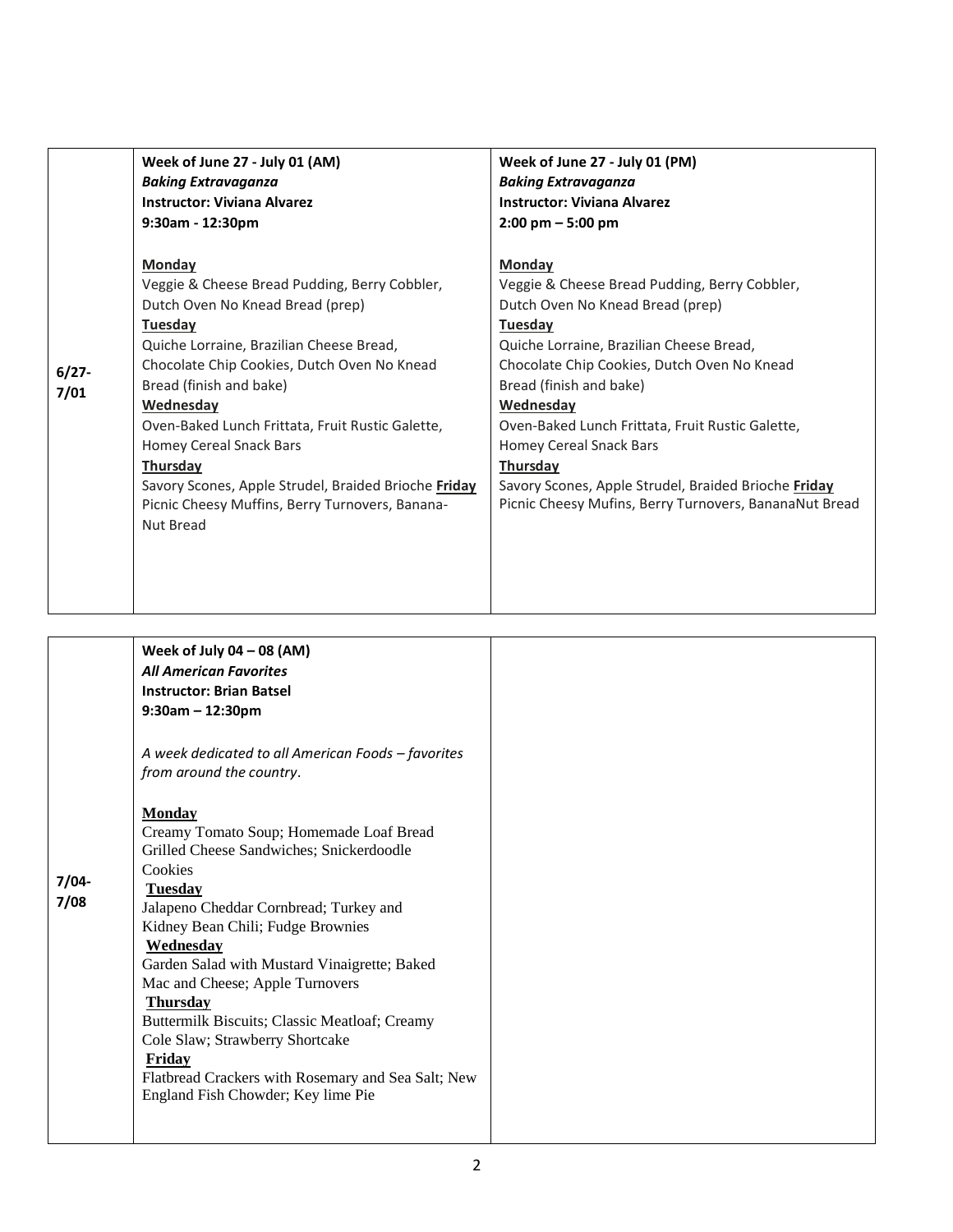| A Rustic Week in France Repeat of Morning Camp<br>Rice Pilaf, Beef Bourguignon; Homemade<br>Vanilla Ice Cream, French Butter Cookies<br>Homemade French Baguette; Salade Nicoise;<br>Roasted New Potatoes; Zucchini and Tomato<br>Garden Salad with Dijon Vinaigrette; French                                                                                                                                                                                               |
|-----------------------------------------------------------------------------------------------------------------------------------------------------------------------------------------------------------------------------------------------------------------------------------------------------------------------------------------------------------------------------------------------------------------------------------------------------------------------------|
|                                                                                                                                                                                                                                                                                                                                                                                                                                                                             |
|                                                                                                                                                                                                                                                                                                                                                                                                                                                                             |
|                                                                                                                                                                                                                                                                                                                                                                                                                                                                             |
|                                                                                                                                                                                                                                                                                                                                                                                                                                                                             |
| Onion Soup; Lemon Madeleines with Raspberry<br>Buttery Whipped Potatoes; Ratatouille; Cherry                                                                                                                                                                                                                                                                                                                                                                                |
| Six-Layer Dip with Pita Crisps; Steak Kebabs with<br>Horseradish Mayo; Rainbow Fruit Salad<br>Kale and Pink Grapefruit Salad; Focaccia with Basil and<br>Fresh Mozzarella; Chocolate Cupcakes with Vanilla Frosting<br>Creamy Dill Potato Salad; BBQ Chicken; Corn on the Cob;<br>Garden Salad with Croutons; Smoky Baked Beans;<br>"Inside-Out" Bacon Cheeseburgers; Homemade<br>Herb Breadsticks, Tarragon and Red Grape<br>Chicken Salad; Grilled Pineapple with Coconut |
|                                                                                                                                                                                                                                                                                                                                                                                                                                                                             |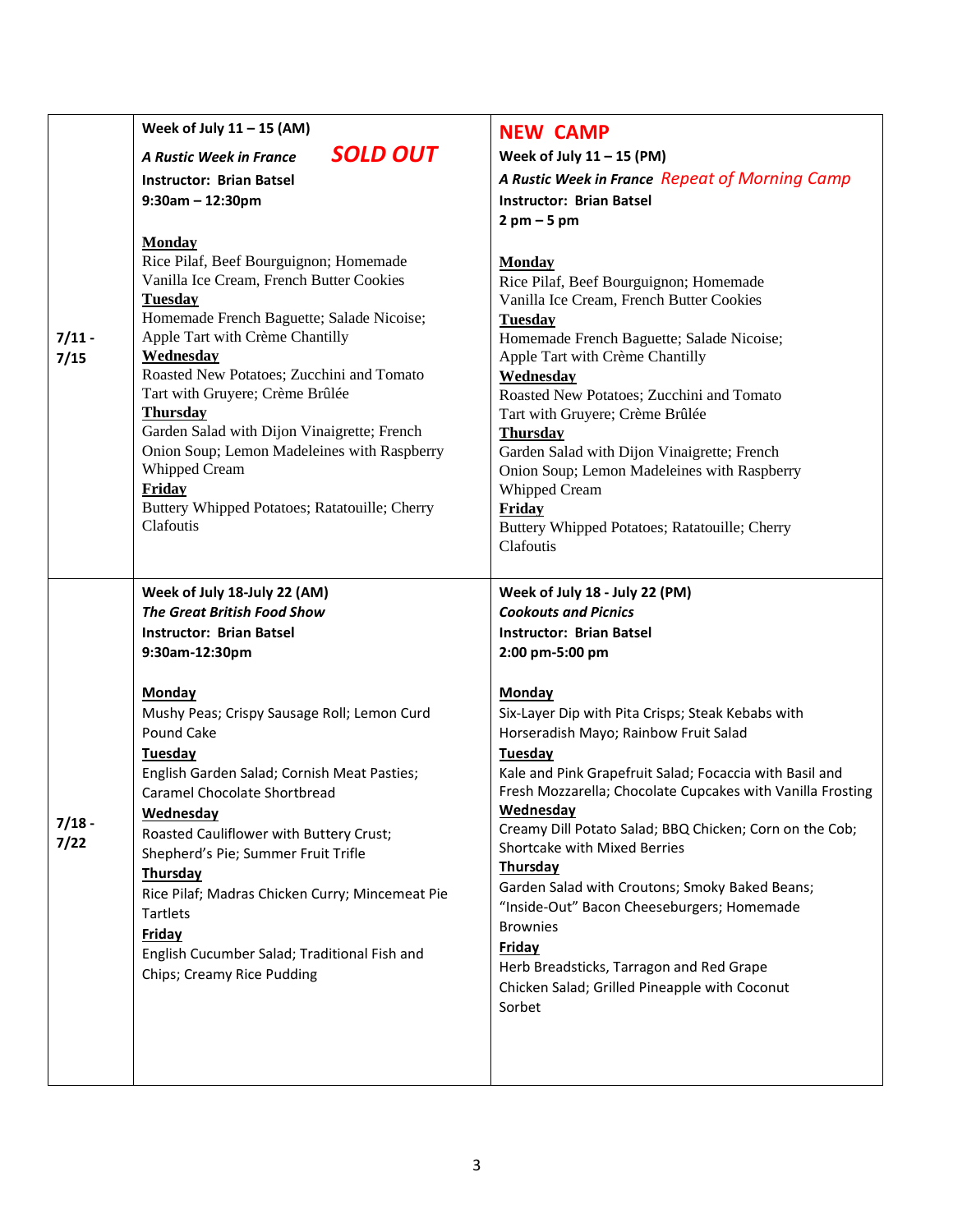|          | Week of July 25 - 29 (AM)                                         | <b>Week of July 25 - 29 (PM)</b>                                                          |
|----------|-------------------------------------------------------------------|-------------------------------------------------------------------------------------------|
|          | <b>Foods from Around the World</b>                                | Foods from Around the World (Vol 2)                                                       |
|          | <b>Instructor: Viviana Alverez</b>                                | Instructor: Viviana Alverez <b>SOLD OUT</b>                                               |
|          | 9:30 am-12:30 pm                                                  |                                                                                           |
|          |                                                                   | 2:00 pm-5:00 pm                                                                           |
|          | Explore the delicious center of the culinary universe with        |                                                                                           |
|          | classics and new favorites!                                       | Explore the delicious center of the culinary universe with                                |
|          |                                                                   | classics and new favorites!                                                               |
|          | <b>Monday</b>                                                     |                                                                                           |
|          | SPAIN: Gazpacho, Tortilla de patata, Ham                          | <b>Monday</b>                                                                             |
|          | Croquettes, Crema catalana                                        | CHINA: Egg Rolls, Dumplings, Lo Mein Noodles,                                             |
|          | <b>Tuesday</b>                                                    | <b>Chinese Mango Pudding</b>                                                              |
| $7/25 -$ | JAPAN: Veggie Sushi Roll, Chicken Yakitori, Mixed                 | <b>Tuesday</b>                                                                            |
| 7/29     | Yakimeshi, Mochi ice-cream                                        | LEBANON: Tabbouleh, Falafel, Hummus,                                                      |
|          | Wednesday                                                         | Ghraybeh                                                                                  |
|          | FRANCE: Ratatouille, Cheese Soufflé, Farcis                       | Wednesday                                                                                 |
|          | Provençaux, Chocolate Mousse                                      | <b>GREECE:</b> Greek Salad, Spanakopita, Chicken                                          |
|          | Thursday                                                          | Kabobs                                                                                    |
|          | USA: Tomato Soup, Grilled Cheese Sandwich,                        | Thursday                                                                                  |
|          | Fennel & Radicchio Salad, Chocolate Chip Cookies                  | PERU: Tomato & Onion Salad, Chicken Causa                                                 |
|          | Friday                                                            | Limeña, Alfajores                                                                         |
|          | MEXICO: Chayote Squash Salad, Carne Asada                         | Friday<br>PORTUGAL: Caldo Verde, Chicken Peri-Peri with roasted                           |
|          | Tacos, Cheese Quesadillas, Guacamole, Esquites                    | potatoes, Pasteis de Nata                                                                 |
|          | (Street Corn), Churros                                            |                                                                                           |
|          |                                                                   |                                                                                           |
|          | Week of Aug 1 - 5 (AM)                                            | Week of Aug 1 - 5 (PM)                                                                    |
|          | "TO GO"                                                           | Best of Foods from Around the World (Vol 3)                                               |
|          | <b>Instructor: Viviana Alvarez</b>                                | <b>Instructor: Viviana Alverez</b>                                                        |
|          | $9:30$ am $-12:30$ pm                                             | <b>NEW CAMP</b><br>2:00 pm-5:00 pm                                                        |
|          | Food to go has become a staple in many cultures. Join             |                                                                                           |
|          | Chef Viviana and learn some of the basic and popular "to          | Explore the delicious center of the culinary universe<br>with classics and new favorites! |
|          | go" foods.                                                        |                                                                                           |
|          |                                                                   | <b>Monday</b>                                                                             |
|          | <b>Monday</b>                                                     | China: Egg Rolls, Dumplings, Lo Mein Noodles,                                             |
|          | <b>FRIED CHICKEN OF THE SOUTH: Fast-Food Fried</b>                | <b>Chinese Mango Pudding</b>                                                              |
|          | Chicken Salad, Coleslaw, Apple Hand Pie                           |                                                                                           |
| $8/01 -$ | Tuesday                                                           | Tuesday                                                                                   |
| 8/05     | <b>BURGER JOINT:</b> Cheeseburger, Fries, Vanilla or              | France: Rataouille, Cheese Soufflé, Farcis                                                |
|          | Chocolate Milkshake                                               | Provençaux, Chocolate Mousse                                                              |
|          | <b>Wednesday</b>                                                  |                                                                                           |
|          | TASTY THAI: Summer Veggie Rolls with Peanut                       | Wednesday                                                                                 |
|          | Sauce, Pad Thai, Rice Pudding with Mango                          | Greece: Greek Salad, Spanakopita, Chicken Kabobs                                          |
|          | Thursday                                                          |                                                                                           |
|          | <b>GREEK:</b> Greek Salad, Hummus, Chicken Gyro                   | Thursday                                                                                  |
|          | <b>Friday</b>                                                     | USA: Tomato Soup, Grilled Cheese Sandwich,                                                |
|          | <b>CHINESE:</b> Steamed white rice, Beef & Broccoli, Egg rolls, 5 | Fennel & Radicchio Salad, Chocolate Chip Cookies                                          |
|          | Spice Chicken Wings                                               | Friday                                                                                    |
|          |                                                                   | Mexico: Chayote Squash Salad, Carne Asada Tacos,                                          |
|          |                                                                   | Cheese Quesadillas, Guacamole, Esquites (Street Corn),                                    |